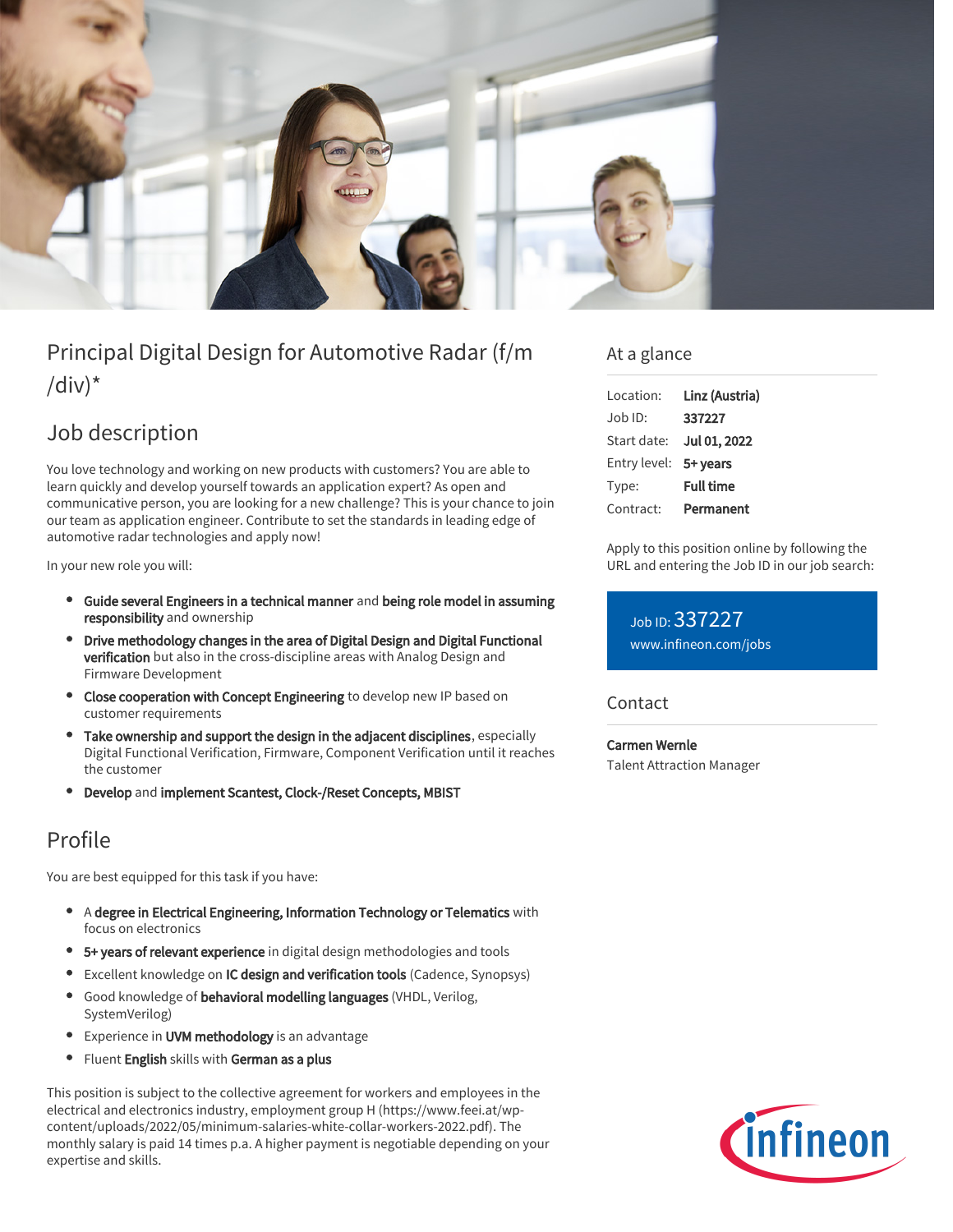## **Benefits**

• Linz: Coaching, mentoring networking possibilities; Wide range of training offers & planning of career development; International assignments; Different career paths: Project Management, Technical Ladder, Management & Individual Contributor; Flexible working conditions; Home office options; Part-time work possible (also during parental leave); Sabbatical; On-site social counselling and works doctor; Health promotion programs; Private insurance offers; Wage payment in case of sick leave; Corporate pension benefits; Flexible transition into retirement; Performance bonus; Accessibility, access for wheelchairs

### Why Us

#### Part of your life. Part of tomorrow.

We make life easier, safer and greener – with technology that achieves more, consumes less and is accessible to everyone. Microelectronics from Infineon is the key to a better future. Efficient use of energy, environmentally-friendly mobility and security in a connected world – we solve some of the most critical challenges that our society faces while taking a conscientious approach to the use of natural resources.

#### Automotive (ATV) shapes the future of mobility with microelectronics enabling clean, safe, and smart cars –

Our semiconductors are essential for supporting the automotive megatrends: electromobility, automated driving, connectivity, and advanced security. They link the real and the digital world, driving the ever-advancing pace of automotive digitalization. Infineon ATV is the number one semiconductor partner in the fast-changing automotive world, based on our system knowledge and our passion for innovation and quality.

[Click here](https://www.infineon.com/cms/en/careers/working-at-infineon/atvdreamjob/) for more information about working at ATV with interesting employee and management insights and an overview with more #ATVDreamJobs.

#### About Infineon in Linz

Semiconductors are essential to realize key trends like eMobility, automated driving and secure, connected cars. Infineon Automotive (ATV) is the #1 semiconductor partner in the fast-changing automotive world, based on our system knowledge coupled with our passion for innovation and quality. We are a key driver in the ever-advancing pace of digitalization in the automotive industry. At our location in Linz we are focusing on high-frequency integrated switching circuits for automotive applications using state-ofthe-art Bipolar/RF-CMOS semiconductor technologies as well as on complex mixed signal ICs that are used in high frequency radar applications (77/79 GHz). Automotive (ATV) shapes the future of mobility with micro-electronics enabling clean, safe and smart cars.

Linz is the third-largest city of Austria located approximately 30 kilometers (19 miles) south of the Czech border. It represents a symbiosis of industry, culture and nature surrounded by stunning landscapes. As UNESCO City of Media Arts, Linz is also one of the world's most future-orientated locations together with Lyon, Sapporo, Tel Aviv and Dakar. Austria's social and health care system is among the best in the world and for decades numerous international surveys have singled out the country as a particularly safe and wealthy country with a high quality of life.

#### Find out what you like most about Linz/Upper Austria and join us:

<http://www.come2upperaustria.com/>

#### "Short Movie Infineon Technologies Linz":

[https://videoportal.infineon.com/videos/play/b6fed583-93fc-4d99-bb25-e8a19ac29ba1](https://videoportal.infineon.com/videos/play/b6fed583-93fc-4d99-bb25-e8a19ac29ba1/16AFAB40-A4BE-462B-BAAD-1D264BD17777) [/16AFAB40-A4BE-462B-BAAD-1D264BD17777](https://videoportal.infineon.com/videos/play/b6fed583-93fc-4d99-bb25-e8a19ac29ba1/16AFAB40-A4BE-462B-BAAD-1D264BD17777)

"Welcome to Upper Austria" [https://youtu.be/a8\\_sL47-2Jo](https://youtu.be/a8_sL47-2Jo)